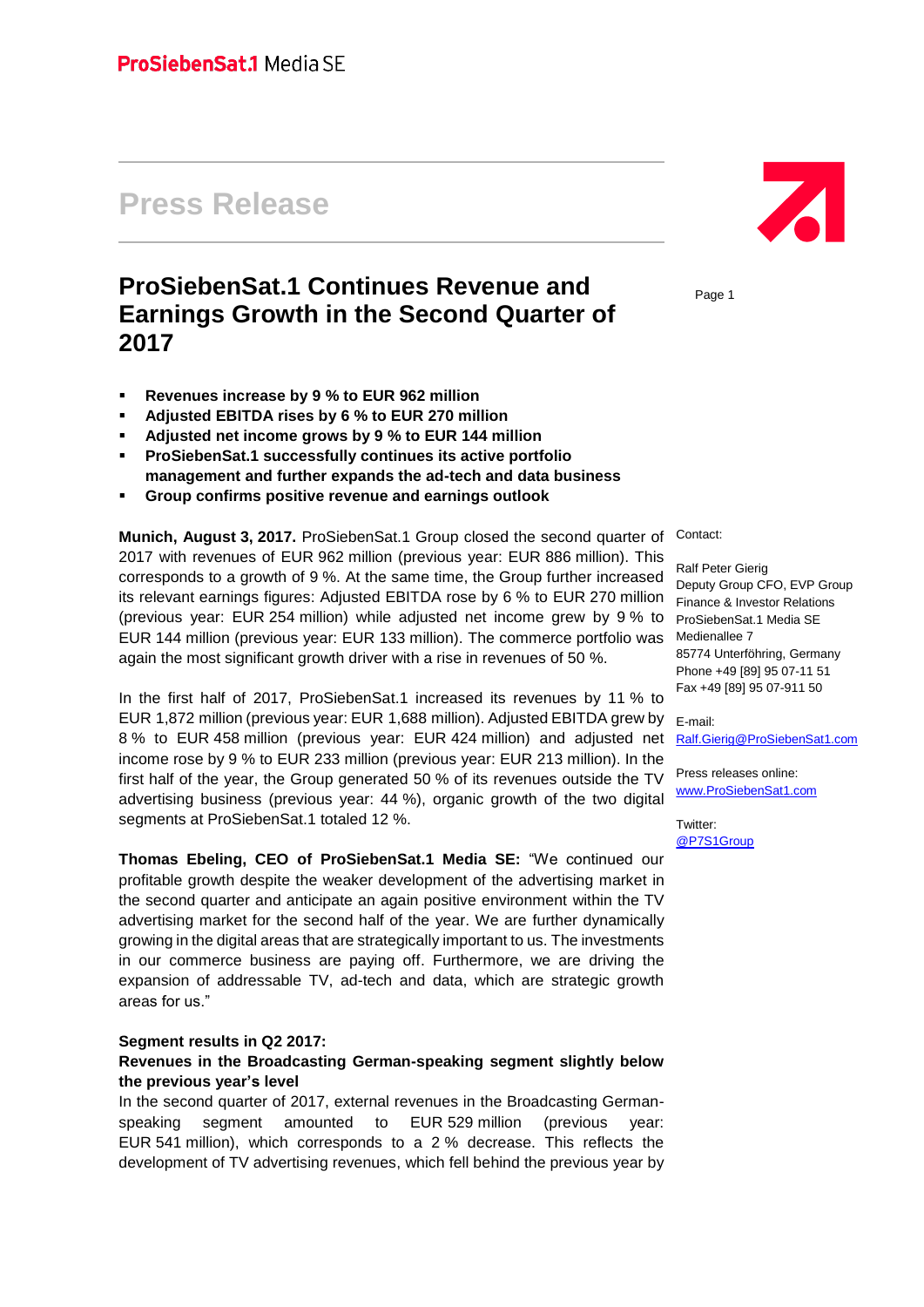

4 % in the second quarter. However, adjusted EBITDA increased by 4 % to page 2 of 6 EUR 208 million (previous year: EUR 201 million), reflecting lower operating costs.

#### **Digital Entertainment segment declines due to deconsolidation of the Games business**

External revenues in the Digital Entertainment segment declined by 2 % to EUR 108 million in the second quarter of 2017 (previous year: EUR 110 million), driven by the deconsolidation of the Games business at the end of the second quarter of 2016. In addition, the continued decline in revenues in the music and event business also had an impact. Adjusted for this deconsolidation effect, segment revenues would have risen by 8 % in the second quarter. The adjusted EBITDA amounted to EUR 7 million (previous year: EUR 16 million).

#### **Digital Ventures & Commerce segment further grows dynamically**

External revenues in the Digital Ventures & Commerce segment continued to increase significantly and amounted to EUR 227 million in the second quarter of 2017 (previous year: EUR 152 million), equaling a rise of 50 %. This dynamic revenue growth led to a 58 % increase in adjusted EBITDA to EUR 45 million (previous year: EUR 29 million). The online dating vertical with the PARSHIP ELITE Group made the largest contribution to growth. In addition, particularly the Lifestyle Commerce business, which includes companies like Flaconi and Amorelie, also developed positively.

#### **Content Production & Global Sales segment continues strong growth in the US**

In the Content Production & Global Sales segment, external revenues increased by 15 % to EUR 89 million (previous year: EUR 77 million) while adjusted EBITDA rose to EUR 12 million in the second quarter of 2017 (previous year: EUR 11 million). In particular, the production business in the US continued to develop positively.

#### **ProSiebenSat.1 successfully continues its active portfolio management and further expands the ad-tech and data business**

In the second quarter of 2017, ProSiebenSat.1 conducted multiple portfolio measures: The Group acquired a majority stake in Jochen Schweizer GmbH, a leading provider of experience gifts, for a valuation of EUR 108 million. Furthermore, ProSiebenSat.1 sold its shares in Etraveli, an online travel agency, for an enterprise value of EUR 508 million and has thus more than doubled this valuation since the company has been acquired in November 2015. The transactions are set to be closed in the second half of the year. In addition, SevenVentures sold a majority of its media-for-equity portfolio for an amount in the mid double-digit million euro range.

Moreover, ProSiebenSat.1 further increased its activities in the areas of ad-tech and data. For instance, the Group established the European Broadcaster Exchange (EBX) together with TF1 Group and Mediaset. This joint venture is aimed at driving forward the technological development of online advertising and addressing the demand for brand-safe environments and high-quality pan-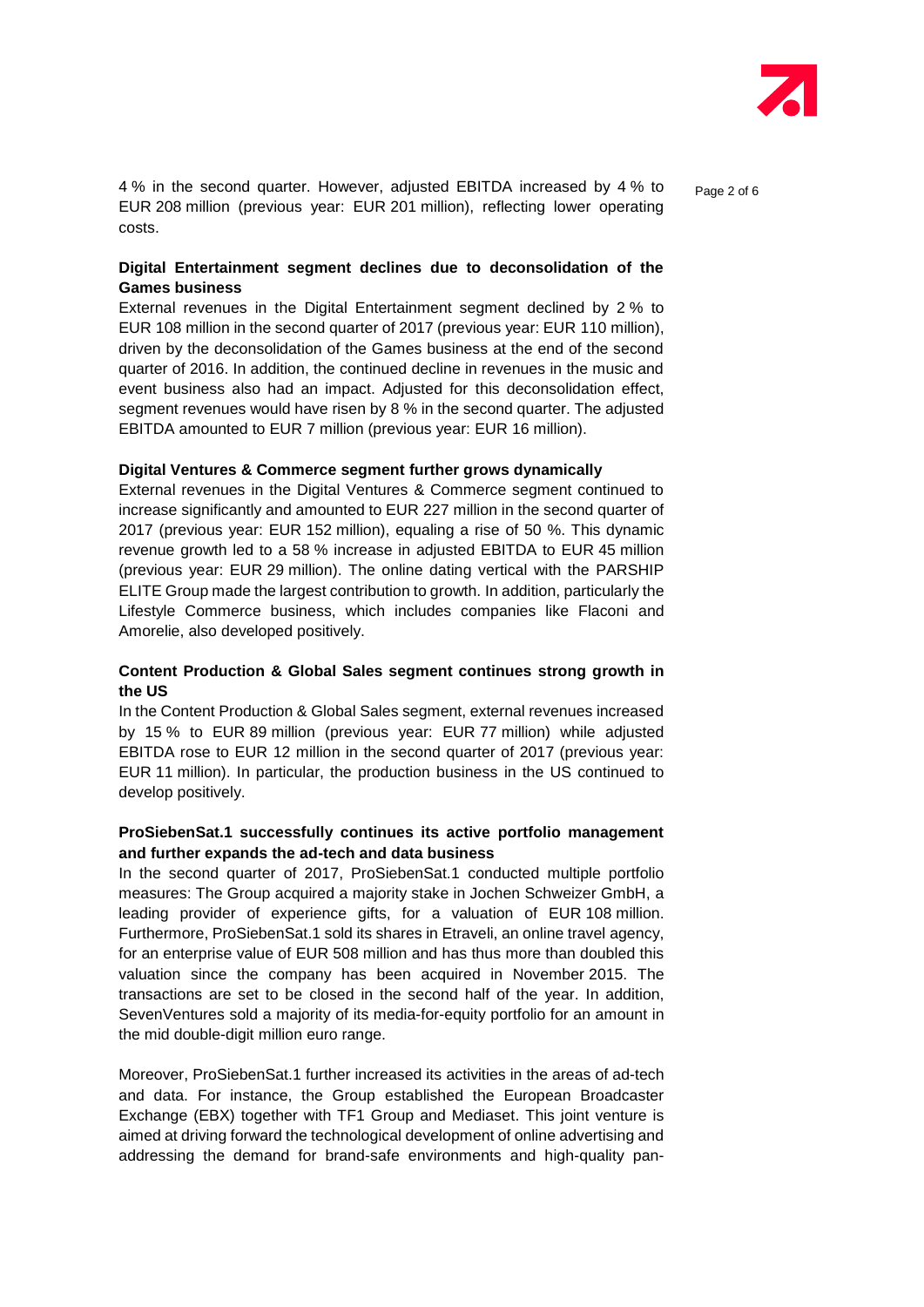

European video campaigns. ProSiebenSat.1 also founded a joint registration and page 3 of 6 and data initiative with RTL Deutschland as well as United Internet AG, which will launch with Zalando SE as first partner.

#### **ProSiebenSat.1 confirms positive revenue and earnings outlook**

Following the TV advertising market's restraint performance in the first half of the year, ProSiebenSat.1 expects a more dynamic development in the second half of the year. As a result, ProSiebenSat.1 still expects the TV advertising market to achieve net growth of between 1.5 % and 2.5 % for the full year, while growth at the lower end of this range is perceived more likely from ProSiebenSat.1's point of view.

The Group further confirms its positive outlook: ProSiebenSat.1 continues to aim to increase its consolidated revenues by at least a high single-digit percentage for the full year. ProSiebenSat.1 expects all segments to contribute to this, while revenue growth in the Broadcasting German-speaking segment in the second half of 2017 should benefit from the increasing momentum in the TV advertising business. ProSiebenSat.1 also expects adjusted EBITDA and adjusted net income to again exceed the previous year's levels in 2017. At the same time, ProSiebenSat.1 Group also considers itself to be on track to achieve its mid-term financial targets for 2018.

#### **Reporting information**

ProSiebenSat.1 Group also uses non-IFRS figures in the form of adjusted EBITDA and adjusted net income. At the beginning of financial year 2017, ProSiebenSat.1 published a full income statement adjusted for certain influencing factors. These changes take into account the development of reporting practices for non-IFRS figures and more stringent regulatory transparency requirements in this area.

Other key figures can be found on our Group's website: www.ProSiebenSat1.com. Here, you will also find a presentation for the second quarter of 2017 and the half-year financial report for 2017.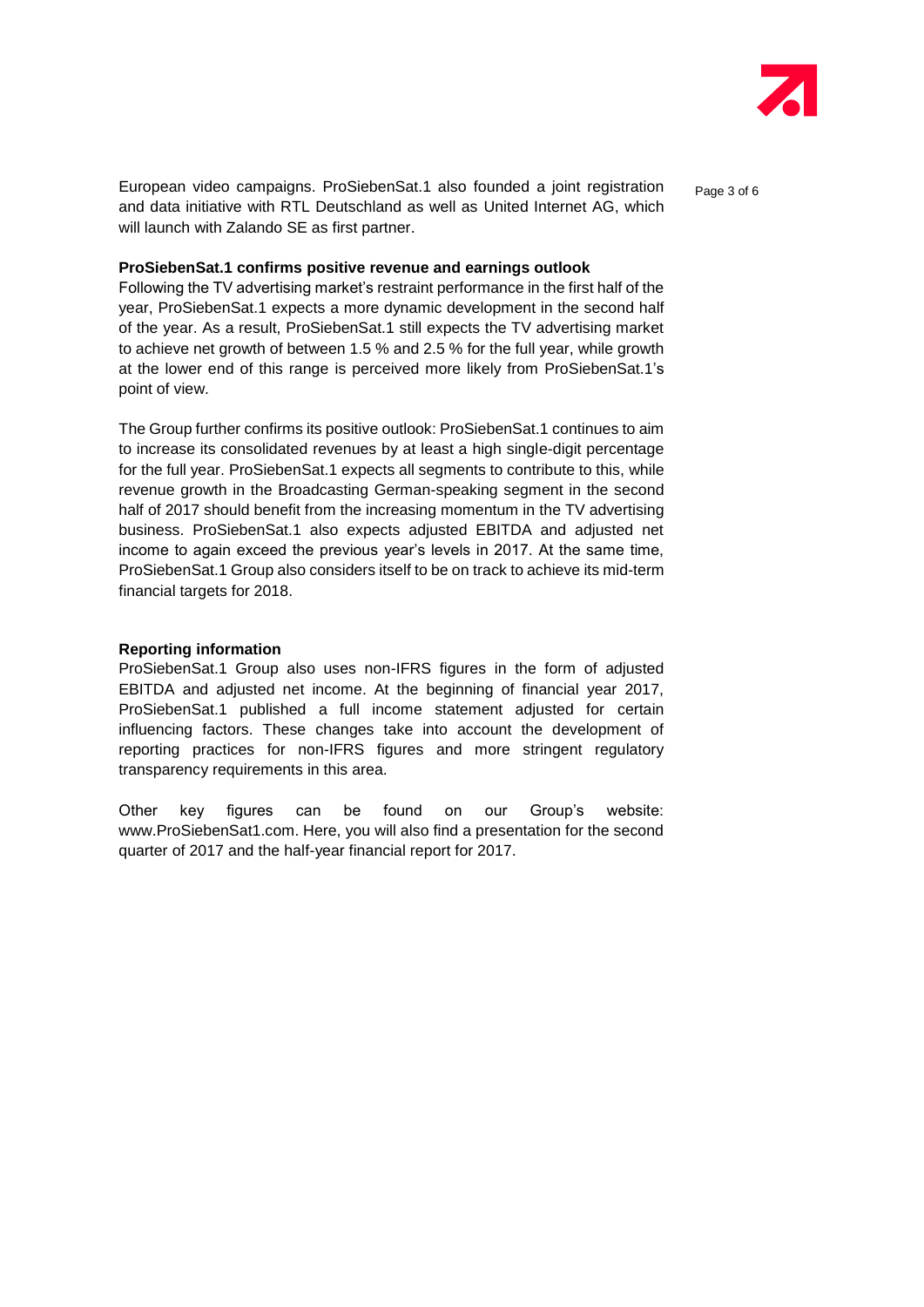

Page 4 of 6

### **Key figures of ProSiebenSat.1 Group**

| EUR <sub>m</sub>                                                                                  | Q2 2017 | Q2 2016          | Change in %           | H1 2017 | H1 2016 | Change in %               |
|---------------------------------------------------------------------------------------------------|---------|------------------|-----------------------|---------|---------|---------------------------|
| Revenues                                                                                          | 962     | 886              | $+9$                  | 1,872   | 1,688   | $+11$                     |
| <b>Total costs</b>                                                                                | 762     | 688              | $+11$                 | 1,568   | 1,371   | $+14$                     |
| Operating costs <sup>(1)</sup>                                                                    | 696     | 638              | $+9$                  | 1,423   | 1,274   | $+12$                     |
| Adjusted<br>EBITDA <sup>(2)</sup>                                                                 | 270     | 254              | $+6$                  | 458     | 424     | $+8$                      |
| <b>Adjusted EBITDA</b><br>margin (in %)                                                           | 28.1    | 28.7             | $-0.6$ % pts.         | 24.5    | 25.1    | $-0.7%$ pts.              |
| <b>EBITDA</b>                                                                                     | 258     | 258              | $\mathbf 0$           | 421     | 420     | 0                         |
| Reconciling items                                                                                 | $-12$   | $\overline{4}$   | $\tilde{\phantom{a}}$ | $-37$   | $-5$    | $\widetilde{\phantom{m}}$ |
| Operating profit<br>(EBIT)                                                                        | 205     | 211              | $-3$                  | 314     | 333     | -6                        |
| <b>Financial result</b>                                                                           | $-26$   | $-10$            | $\tilde{\phantom{a}}$ | $-37$   | $-34$   | $+10$                     |
| Consolidated net<br>profit from<br>continuing<br>activities after<br>non-controlling<br>interests | 117     | 136              | $-14$                 | 181     | 203     | $-11$                     |
| Adjusted net<br>income <sup>(3)</sup>                                                             | 144     | 133              | $+9$                  | 233     | 213     | $+9$                      |
| Basic earnings<br>per share<br>(adjusted; in<br>$EUR)^{(4)}$                                      | 0.63    | 0.62             | $+2$                  | 1.02    | 0.99    | $+2$                      |
| Free cash flow<br>from continuing<br>activities <sup>(5)</sup>                                    | $-20$   | $\boldsymbol{0}$ |                       | $-37$   | $-2$    |                           |
| Free cash flow<br>before M&A from<br>continuing<br>activities <sup>(6)</sup>                      | 40      | 31               | $+29$                 | 70      | 94      | $-25$                     |
| Cash flow from<br>operating<br>activities<br>(continuing<br>activities)                           | 346     | 310              | $+12$                 | 649     | 675     | -4                        |
| Cash flow from<br>operating<br>activities<br>(discontinued<br>activities)                         | -∕-     | $-40$            | $-100$                | -/-     | -42     | $-100$                    |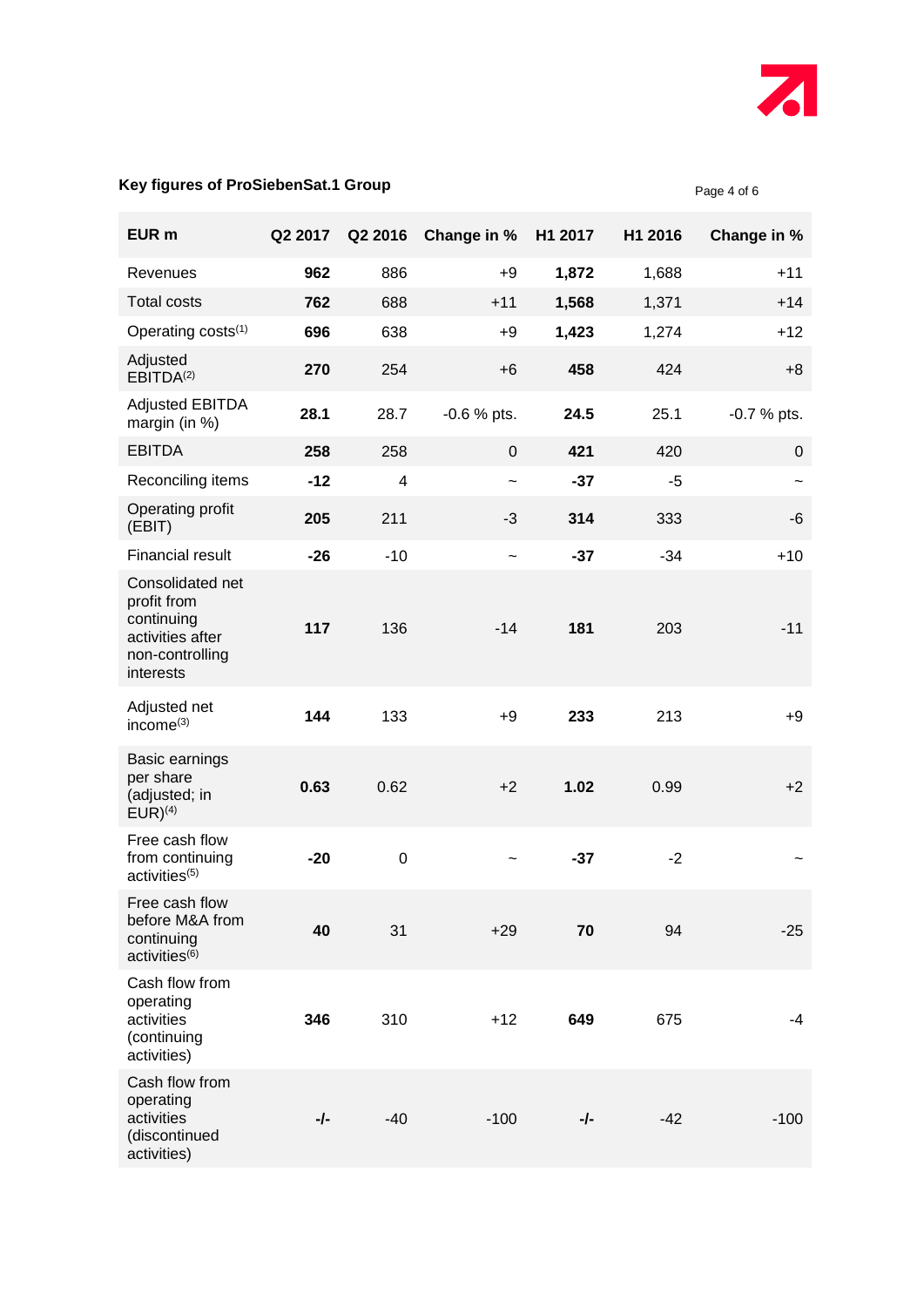

Page 5 of 6

#### **Key figures of ProSiebenSat.1 Group**

| EUR m                                            | June 30, 2017 | <b>December 31, 2016</b> | June 30, 2016 |
|--------------------------------------------------|---------------|--------------------------|---------------|
| Equity                                           | 1,068         | 1,432                    | 628           |
| Equity ratio (in %)                              | 17.4          | 21.7                     | 11.8          |
| Cash and cash equivalents                        | 758           | 1.271                    | 672           |
| Net financial debt $(8)$                         | 2,425         | 1,913                    | 2,005         |
| Leverage ratio <sup><math>(7)</math></sup> $(8)$ | 2.3           | 1.9                      | 21            |

#### **Segment key figures of ProSiebenSat.1 Group**

| EUR <sub>m</sub>                                 | Q2 2017        | Q2 2016 | Change in % | H1 2017 | H1 2016 | Change in %    |
|--------------------------------------------------|----------------|---------|-------------|---------|---------|----------------|
| <b>Broadcasting</b><br>German-speaking           |                |         |             |         |         |                |
| <b>Total revenues</b>                            | 562            | 564     | $\Omega$    | 1,102   | 1,079   | $+2$           |
| External revenues                                | 529            | 541     | $-2$        | 1,031   | 1,034   | $\overline{0}$ |
| Adjusted EBITDA <sup>(2)</sup>                   | 208            | 201     | $+4$        | 345     | 332     | $+4$           |
| <b>Digital</b><br><b>Entertainment</b>           |                |         |             |         |         |                |
| <b>Total revenues</b>                            | 114            | 116     | $-2$        | 217     | 215     | 1              |
| External revenues                                | 108            | 110     | $-2$        | 205     | 205     | $\mathbf 0$    |
| Adjusted EBITDA <sup>(2)</sup>                   | $\overline{7}$ | 16      | $-54$       | 5       | 15      | $-66$          |
| <b>Digital Ventures &amp;</b><br><b>Commerce</b> |                |         |             |         |         |                |
| <b>Total revenues</b>                            | 229            | 158     | $+45$       | 459     | 313     | $+47$          |
| External revenues                                | 227            | 152     | $+50$       | 457     | 302     | $+52$          |
| Adjusted EBITDA <sup>(2)</sup>                   | 45             | 29      | $+58$       | 92      | 66      | $+40$          |
| <b>Content Production</b><br>& Global Sales      |                |         |             |         |         |                |
| <b>Total revenues</b>                            | 107            | 97      | $+11$       | 207     | 173     | $+20$          |
| External revenues                                | 89             | 77      | $+15$       | 168     | 141     | $+19$          |
| Adjusted EBITDA <sup>(2)</sup>                   | 12             | 11      | $+10$       | 21      | 15      | $+34$          |

(1) Total costs excl. D&A and expense adjustments. (2) EBITDA before reconciling items (net). (3) Consolidated profit for the period attributable to shareholders of ProSiebenSat.1 Media SE before the effects of purchase price allocations and additional special items. This includes valuation effects on financial investments recognized in the other financial result, put options and earn-out liabilities, inefficiencies from financial derivatives and valuation effects on Group Share Plans. (4) From continuing operations. (5) After M&A; Total cash and cash equivalents generated in operating